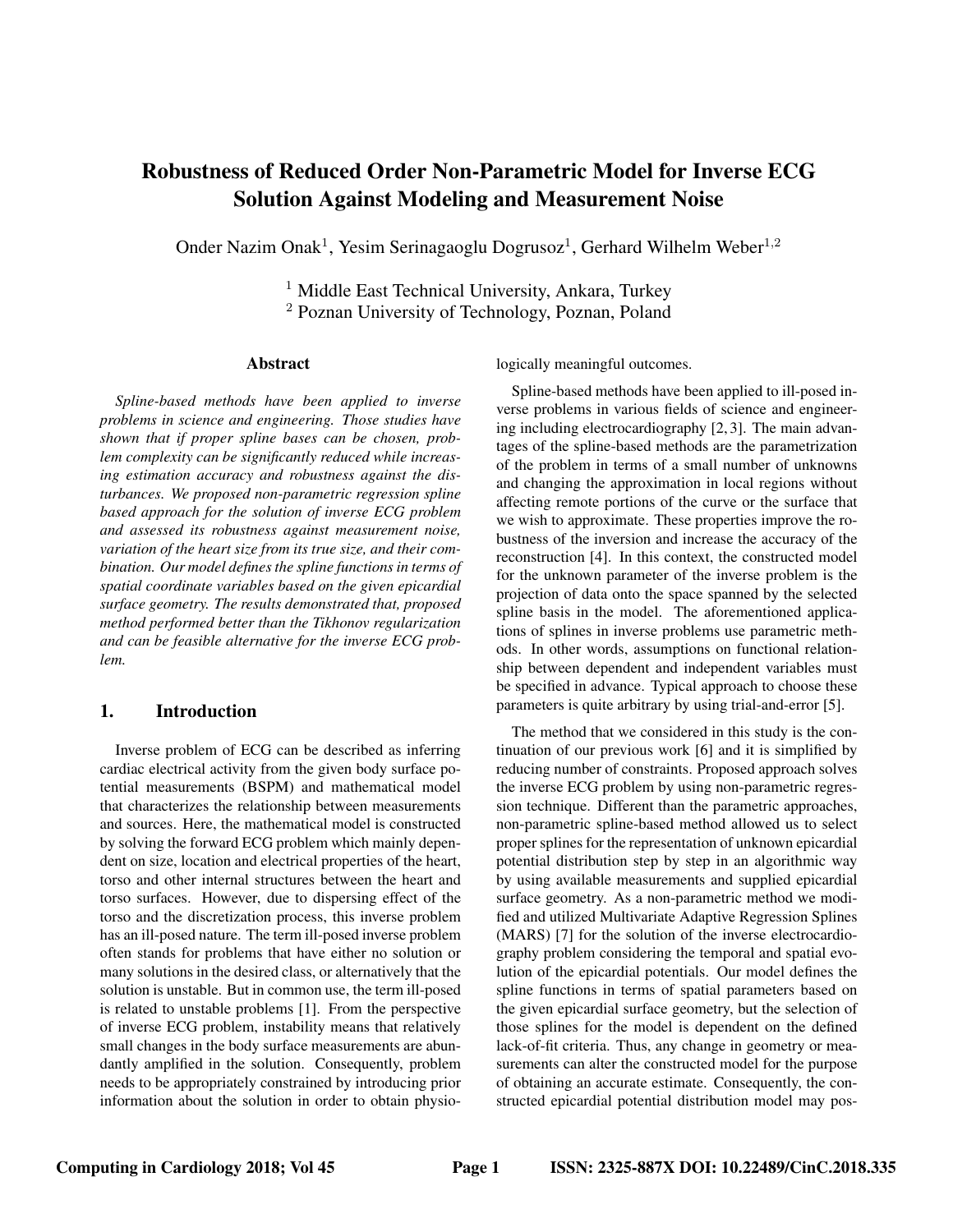sess different functional relationships at each time instant in order to obtain a model that yields minimum lack-of-fit error.

In this study, we carried out simulations with a combination of measurement noise and geometry error (the size of the heart) and evaluated their effects on the proposed MARS-based method. Estimation results were compared with the zero-order Tikhonov regularization solutions.

#### 1.1. MARS

Multivariate Adaptive Regression Splines (MARS) proposed by Friedman [7], is a non-parametric regression procedure. Different than the parametric approaches, nonparametric methods do not make any specific assumption about the structure of the regression function and tries to estimate the form of the relationship between dependent and independent variables [8].

MARS is an adaptive procedure because the selection of the basis functions (BFs) is data-based and specific to the given problem at hand. A special advantage of MARS lies in its ability to estimate the contributions of the basis functions so that both the additive and the interactive effects of the predictors are allowed to determine the response variable. MARS uses expansions in piecewise linear one-dimensional basis functions of the form  $(v - \tau)_{+}$ and  $(\tau - v)_+$ , where  $\Gamma(\cdot)_+$  "means the positive part:

$$
(v - \tau)_+ = \begin{cases} v - \tau, & \text{if } v > \tau, \\ 0, & \text{otherwise,} \end{cases}
$$
 (1)

$$
(\tau - v)_+ = \begin{cases} \tau - v, & \text{if } v < \tau, \\ 0, & \text{otherwise.} \end{cases} \tag{2}
$$

The relation between the input and the response in the general model is expressed as:

$$
T = f(\mathbf{V}) + \varepsilon,\tag{3}
$$

where T is a response variable,  $V = (V_1, V_2, \dots, V_p)^T$ is a vector of predictors and  $\varepsilon$  is the additive stochastic error term in the observation with zero mean and finite variance. MARS builds reflected pairs for each input  $V_j$   $(j = 1, 2, \ldots, p)$  with *p*-dimensional knots  $\tau_i$  =  $(\tau_{i1}, \tau_{i2}, \dots, \tau_{ip})^{\mathrm{T}}$  at, or just nearby, each input data vectors  $\tilde{v}_i = (\tilde{v}_{i1}, \tilde{v}_{i2}, \dots, \tilde{v}_{ip})^T$  of that input  $(i =$  $1, 2, \ldots, N$ ). Then, the collection of BFs is:

$$
\varphi := \{ (V_j - \tau)_+, (\tau - V_j)_+ \mid \tau \in \{ \tilde{v}_{1j}, \tilde{v}_{2j}, \dots, \tilde{v}_{Nj} \}, \n j \in \{1, 2, \dots, p \} \}.
$$
\n(4)

The fundamental idea of MARS is to use products and, then, the combination of the linear truncated basis functions to approximate the model. Thus, the functions of MARS consist of single spline functions or the product of two or more of the truncated power functions to allow for the interactions.

### 2. Reformulation of the Problem

Proposed method in this study model the potential distribution on the epicardial surface, based on MARS using the heart geometry and the body surface potential values.

We treat and model the potential distribution on the epicardial surface as a function  $f(\mathbf{p})$  defined over a 3dimensional epicardial surface. Consequently, the epicardial potential vector  $\mathbf{x} = [\mathbf{x_1}, \mathbf{x_2}, \dots, \mathbf{x_N}]^{\text{T}}$  can be expressed as a collection of function values  $f(\mathbf{p})$  at predefined coordinates  $\mathbf{p_i}$   $(i = 1, 2, ..., N)$ :

$$
x_i = f(\mathbf{p_i}) \quad (\mathbf{p_i} \in \Omega). \tag{5}
$$

Here,  $\Omega \in \mathbb{R}^3$  denotes the 3-dimensional epicardial surface and p stands for coordinate vector of any point on this surface. We then write the linear inverse ECG problem as follows:

$$
y = Ax + n. \tag{6}
$$

If we treat  $y_i$   $(i = 1, 2, \ldots, M)$  as the responses, and  $\mathbf{p_i}$   $(j = 1, 2, \dots, N)$  as the predictor values, then MARS method can be applied to estimate the function  $f(\mathbf{p})$ . Thus, the MARS estimate of the unknown function  $\hat{f}(\mathbf{p})$  can be written in the following form:

$$
\hat{f}(\mathbf{p}) = \theta_0 + \sum_{l=1}^{L} \theta_l \psi_l(\mathbf{p}).
$$
\n(7)

Here,  $L$  is the number of basis functions in the model,  $\psi_l$   $(l = 1, 2, \dots, L)$  are BFs from  $\varphi$  or products of two or more such functions,  $\psi_l$  is taken from a set of *L* linearly independent basis elements, and  $\theta_l$  are the unknown coefficients for the  $l^{\text{th}}$  basis function  $(l = 1, 2, \dots, L)$  or for the constant 1 ( $l = 0$ ). In light of the equations given above, the  $i^{\text{th}}$  torso measurement  $y_i$  can be written as:

$$
y_i = \sum_{j=1}^{N} a_{ij} \hat{f}(\mathbf{p}_j) + \mathbf{n}_i.
$$
 (8)

If we substitute Eqn. (7) into Eqn. (8):

$$
y_i = \sum_{j=1}^{N} a_{ij} \left( \theta_0 + \sum_{l=1}^{L} \theta_l \psi_l(\mathbf{p_j}) \right) + n_i.
$$
 (9)

Then the Eqn. (6) can be expressed based on spline functions and corresponding coefficients:

$$
y = A \Psi \theta + n. \tag{10}
$$

Here,  $\Psi$  is a matrix composed by spline bases, which are constructed based on epicardial surface geometry,  $\theta$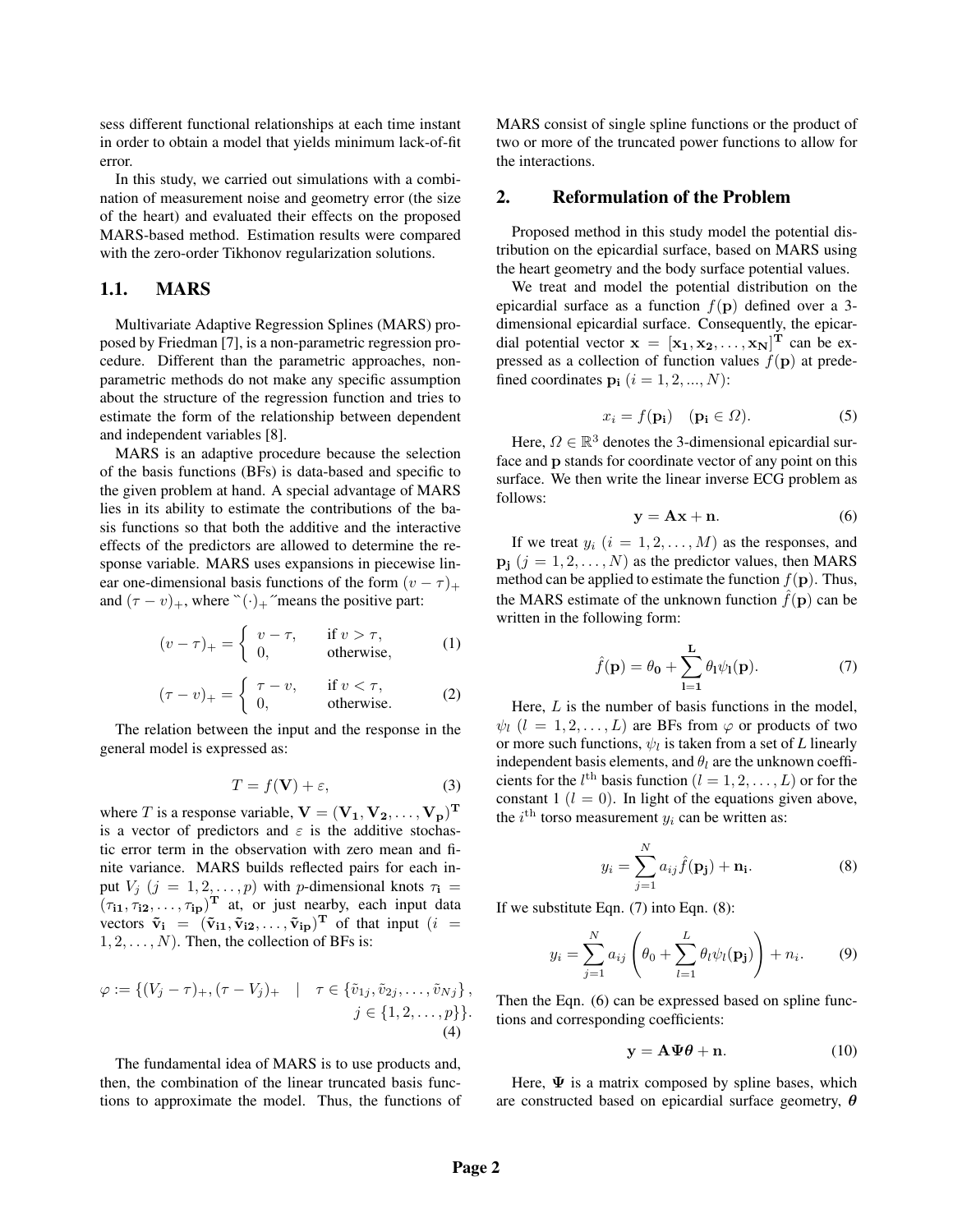represents a corresponding coefficient vector, A is the forward transfer matrix, y is the torso measurements and n is measurement noise. In other words, the  $\Psi\theta$  term is the approximation of the unknown epicardial potential vector.

MARS is a regression procedure to explore the relationships between dependent and independent variables. It assumes there exist no transformation between the measurements and the function we wish to approximate. Thus, MARS algorithm needs to be modified to solve the illposed inverse problem defined in Eqn. (10). Consequently, we replaced the standard MARS algorithm lack-of-fit criteria with the following optimization problem:

$$
\underset{\Psi\theta}{\text{minimize}} \ \| \mathbf{y} - \mathbf{A}\Psi\theta \|_2^2 + \lambda \|\Psi\theta - \hat{\mathbf{x}}_{k-1} \|_2^2. \tag{11}
$$

Here,  $\lambda$  and  $\hat{\mathbf{x}}_{k-1}$  are the regularization parameter and estimated epicardial potential vector for the previous time instant, respectively. The initial state  $\hat{x}_0$  was taken as the Tikhonov solution at time instant  $k = 1$ .

#### 2.1. Results and Conclusion

The effects of modeling inaccuracies and measurement noise are important for the success of applied regularization techniques. Modeling errors originate from several parameters or assumptions that are used in the solution of the forward problem. Variations in the conductivities of torso tissues, segmentation errors of medical images, discretization errors, movement of the heart, geometry parameters such as size, location of the heart and electrode positions on the torso. Common sources of measurements errors are faulty calibration or unpredictable variations in the measuring instruments because of the environmental conditions. These disturbances degrade the estimation accuracy of the regularization methods by generating data different from the exact model parameters and potential values. Therefore, it is important to test robustness of regularization methods against the modeling errors and measurement noise.

In this part of our study, we carried out simulations with combination of geometry error and measurement noise to evaluate the performance of proposed method. In our experiments we only considered the variation of the heart size as a modeling error. The noise free body surface potentials were simulated using forward transfer matrix corresponding to exact heart-torso geometry and then 10, 20 and 30 dB SNR Gaussian noise were to added these potential values. We utilized 2 recordings with 2 different stimulation sites on the epicardial surface. The results were compared with classical zero-order Tikhonov solutions.

Estimation performances for the reconstructed epicardial potential distributions in terms of average CC values were presented at the Tables 1 and 2 for various noise levels and scaled heart sizes. MARS-based method produced

Table 1. Estimation mean correlations for MARS-based method for different heart sizes and measurement noise levels.

|              | Measurement Noise (dB SNR)                      |                                                 |    |
|--------------|-------------------------------------------------|-------------------------------------------------|----|
| Scale factor | 10                                              | 20                                              | 30 |
| 0.8          |                                                 | $0.73 \pm 0.19$ $0.77 \pm 0.15$ $0.77 \pm 0.11$ |    |
| 1.0          | $0.74 \pm 0.18$ $0.79 \pm 0.15$ $0.83 \pm 0.12$ |                                                 |    |
| 12           |                                                 | $0.72 \pm 0.20$ $0.76 \pm 0.13$ $0.77 \pm 0.12$ |    |

Table 2. Estimation mean correlations for Tikhonov method for different heart sizes and measurement noise levels.

|              | Measurement Noise (dB SNR) |                                                 |    |
|--------------|----------------------------|-------------------------------------------------|----|
| Scale factor | 10                         | 20                                              | 30 |
| 0.8          |                            | $0.59 \pm 0.21$ $0.65 \pm 0.18$ $0.67 \pm 0.15$ |    |
| 1.0          | $0.58 \pm 0.23$            | $0.66 \pm 0.20$ $0.72 \pm 0.19$                 |    |
| 12           |                            | $0.58 \pm 0.21$ $0.64 \pm 0.18$ $0.67 \pm 0.17$ |    |

higher mean CC values compared to Tikhonov regularization in all experiments. When noise level changed from 30 dB to 10 dB SNR, proposed method and Tikhonov regularization performances degraded approximately 11% and 19% respectively in terms of mean CC values if no geometric error was imposed into the problem. On the other hand, when the modeling error imposed to the model by changing size of the heart, estimation performances of the MARS-based and Tikhonov methods decreased approximately 5% and 12%. In addition, if size of the heart were scaled by factors 0.8 and 1.2 both methods estimation accuracies degraded about 7% when measurement noise levels were 30 dB SNR. However, according the results the effects of measurement noise dominates estimation quality while noise SNR is increasing.

Table 3. Average activation time Pearson correlation coefficients of MARS-based method for different heart sizes and measurement noise levels.

|              | Measurement Noise (dB SNR) |      |      |
|--------------|----------------------------|------|------|
| Scale factor | 10                         | 20   | 30   |
| 0.8          | 0.89                       | 0.93 | 0.92 |
| 1.0          | 0.90                       | 0.95 | 0.93 |
| 12           | (0.90)                     | 0.91 | 0.91 |

Activation times provide information about the propagation pattern of the reconstructed epicardial potentials. This information could be useful for calculating propagation velocity in different parts of the heart surface and determining the stimulation site. In order to evaluate the estimated